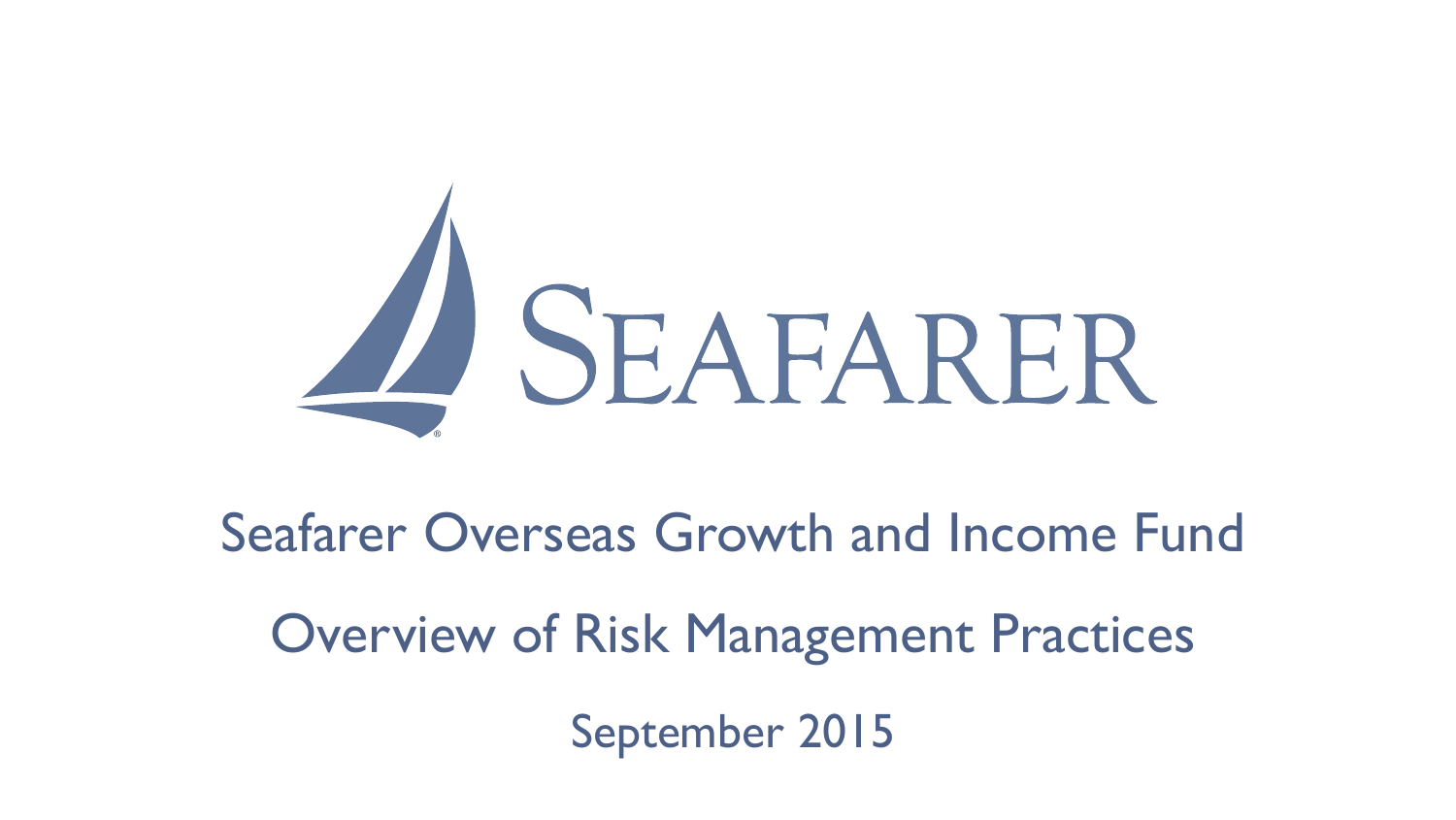

ALPS Distributors, Inc. is the distributor for the Seafarer Overseas Growth and Income Fund.

#### This material must be accompanied or preceded by a prospectus. View the Fund's prospectus at www.seafarerfunds.com/prospectus.

**Important Risks:** An investment in the Fund involves risk, including possible loss of principal. International investing involves additional risk. These include risks related to social and political instability, market illiquidity, and currency volatility. Investing in foreign securities may involve certain additional risks, exchange-rate fluctuations, limited liquidity, high levels of volatility, and reduced regulation. Emerging markets are often more volatile than developed markets, and investing in emerging markets involves greater risks. Fixed-income investments are subject to additional risks, including but not limited to interest-rate, credit, and inflation risks. Diversification does not eliminate the risk of losses. Given the potential increased volatility of the Fund, an investment in the Fund should be considered a long-term investment.

The views and information discussed in this presentation are as of the date of publication, are subject to change, and may not reflect the writer's current views. The views expressed represent an assessment of market conditions at a specific point in time, are opinions only and should not be relied upon as investment advice regarding a particular investment or markets in general. Such information does not constitute a recommendation to buy or sell specific securities or investment vehicles. It should not be assumed that any investment will be profitable or will equal the performance of the portfolios or any securities or any sectors mentioned herein. The subject matter contained herein has been derived from several sources believed to be reliable and accurate at the time of compilation. Seafarer does not accept any liability for losses either direct or consequential caused by the use of this information.

Foreign Exchange (FX): the exchange of one currency for another, or the conversion of one currency into another currency. In the context of the video accompanying this presentation, the term "FX" is used as though it were synonymous with the word "currency."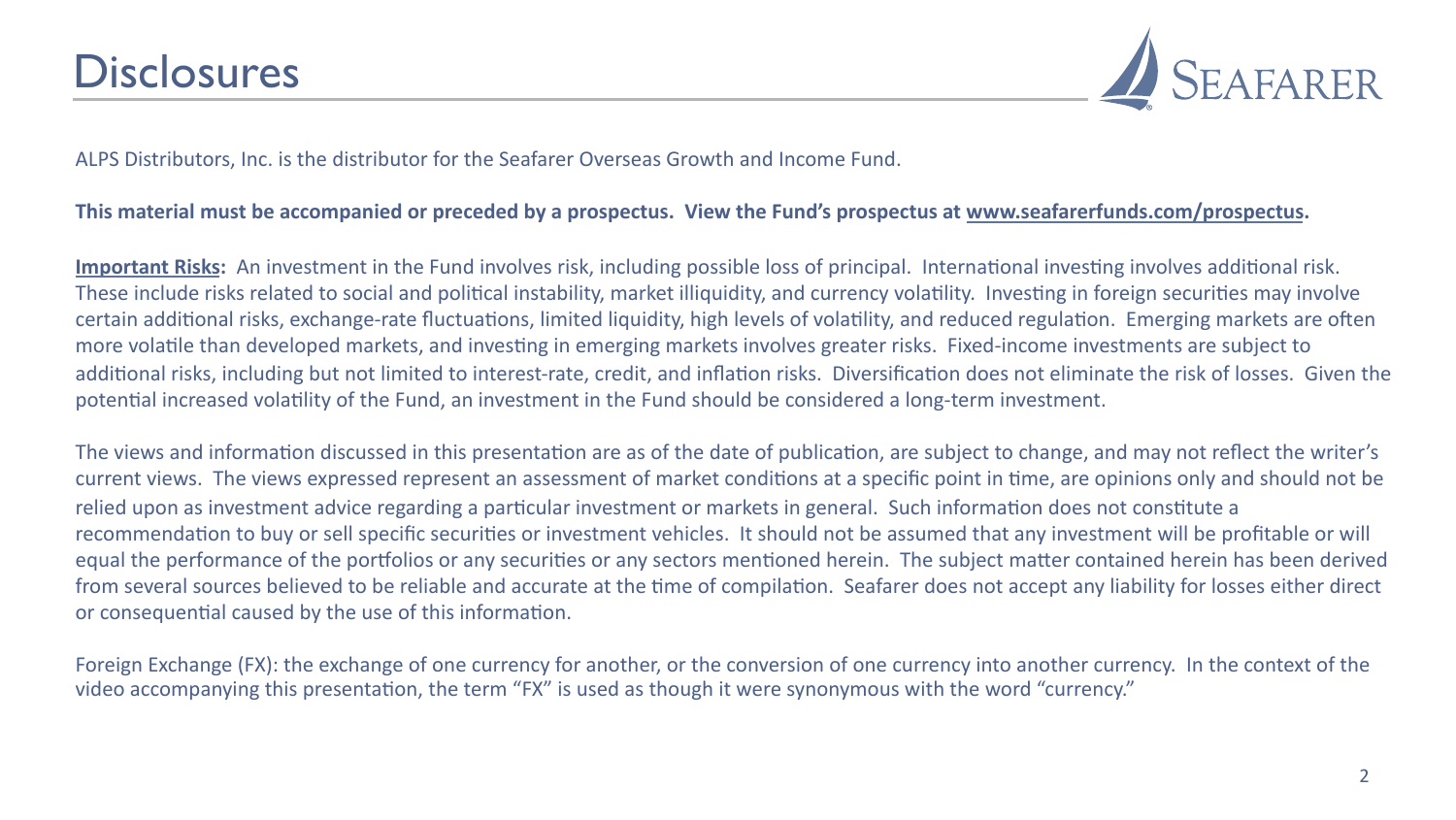

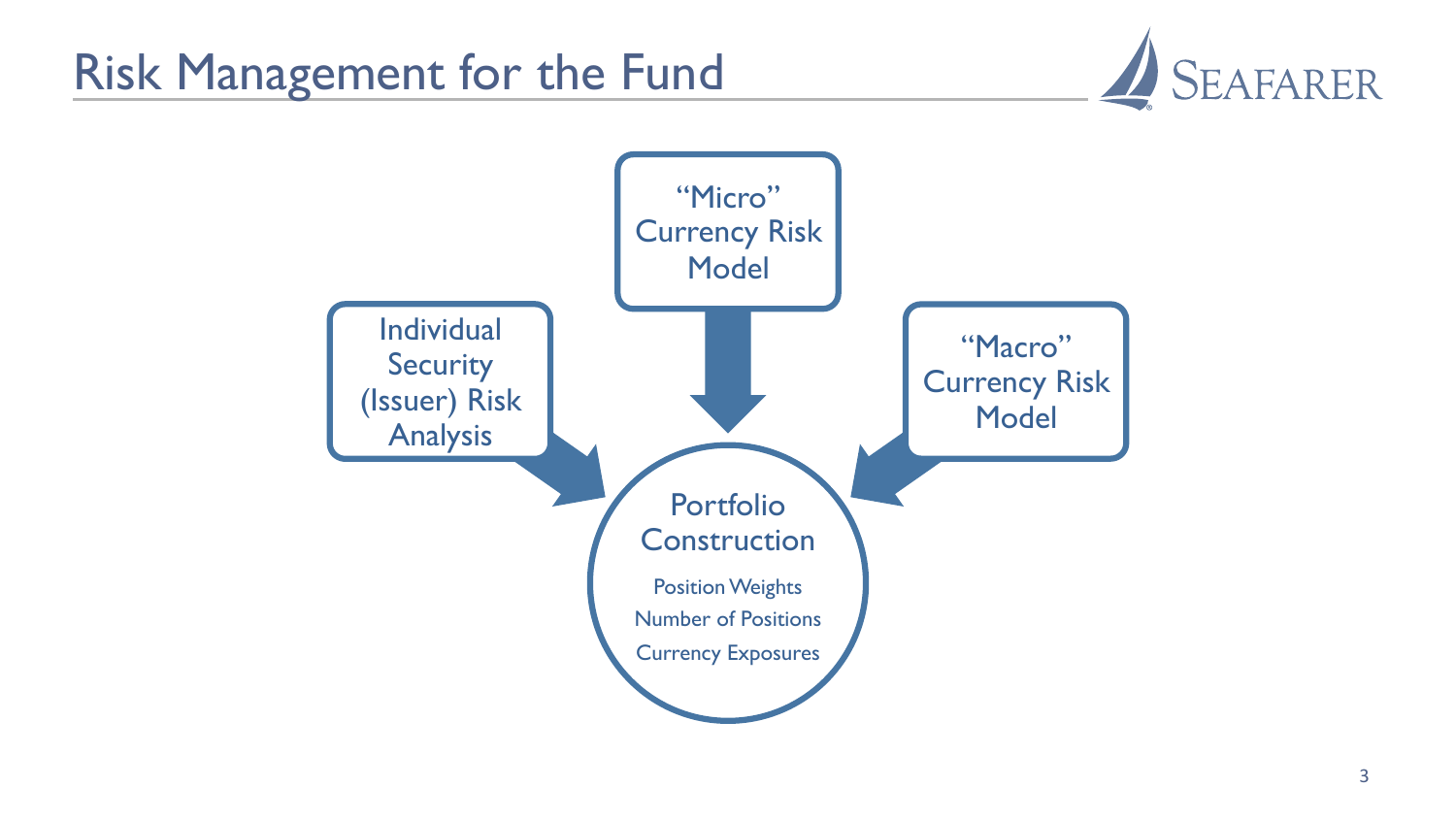

### Goal

• Use "bottom-up" analysis to identify material risks and other issues that might beget excessive volatility or downside in the security

## Risk Assessment

- Identify risks or events that might interrupt the company's ability to produce operating cash flow
- Assess whether the security's valuation presents any material downside risk
- Determine whether a security can play a long-term role in an "all weather" portfolio

# Risk Management

- Control individual risks via position size
- Mitigate broader portfolio risks via diversification
- Steer clear of excessive risks that might not weather all conditions
- Aim to produce a portfolio that has a reasonable chance of exhibiting lower volatility than the benchmark index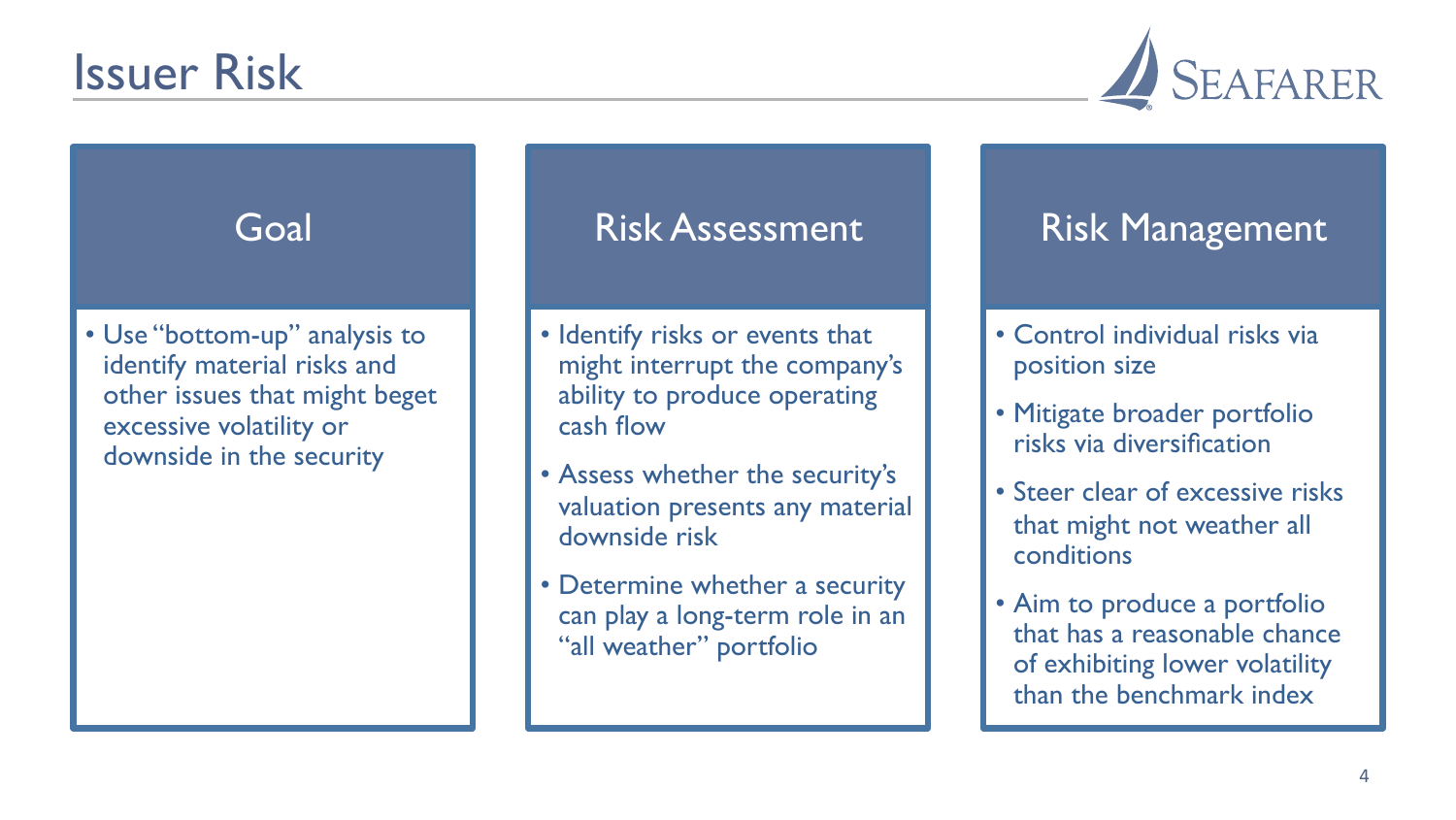# "Micro" Currency Risk



### Goal

• Identify individual companies susceptible to currency risks, and measure the aggregate impact of such risks on the portfolio

### Risk Assessment

- Measure the currency composition of the company's revenues, costs and debt
- Identify any major mismatches
- Score each company according to whether the income statement or balance sheet would be disrupted if the local operating currency depreciated suddenly and sharply versus the dollar

# Risk Management

- Use "micro" scores as one factor in position weighting
- Use understanding of aggregate "micro" currency risks as input to portfolio construction
- Attempt to mitigate such risks via diversification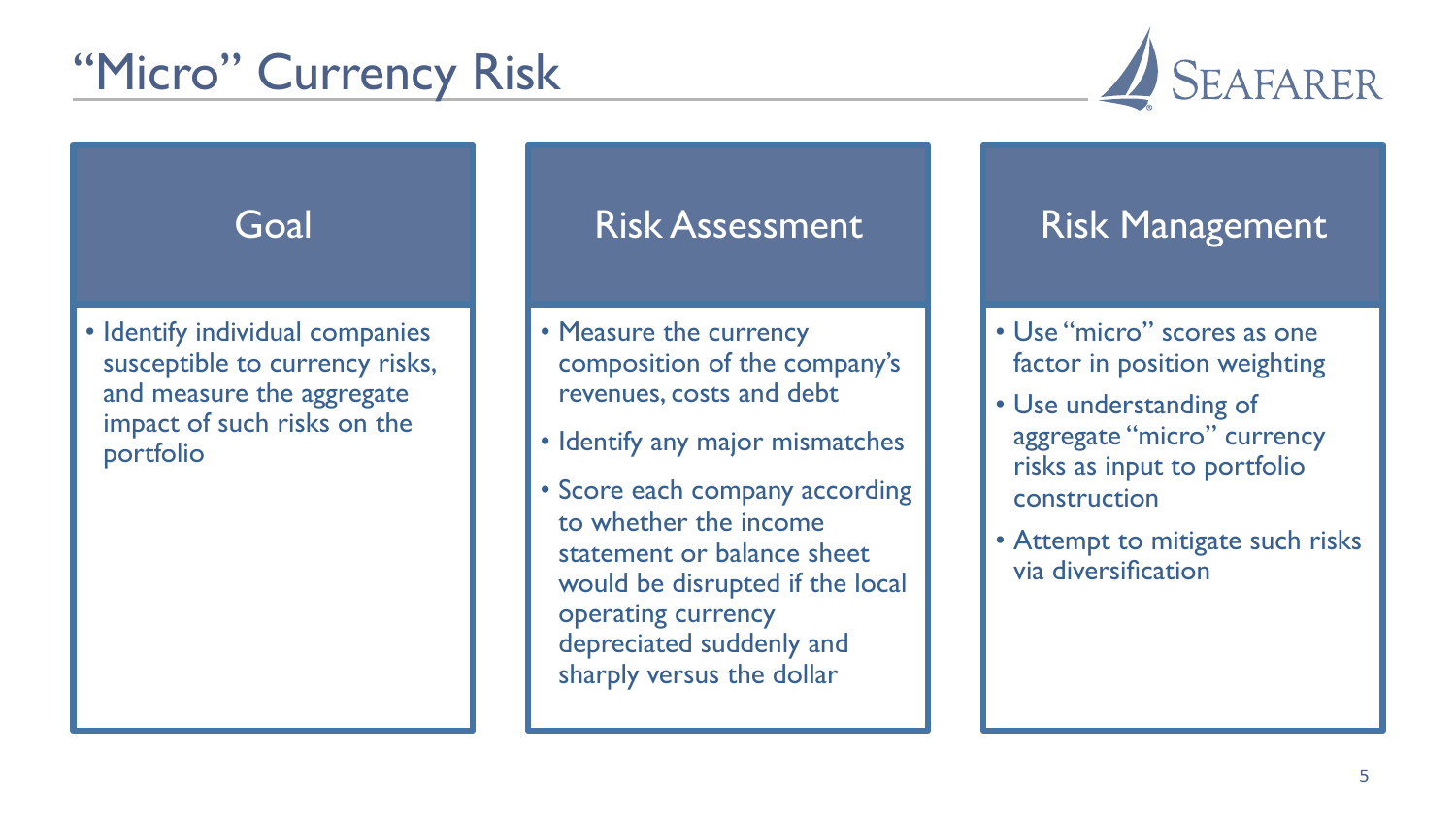# "Macro" Currency Risk



#### Goal • Identify emerging market currencies that might be prone to excessive volatility, depreciation or constrained liquidity over the next 3 to 5 years Risk Assessment • Measure a country's overall economic health and indebtedness • Weigh the valuation of a currency versus the dollar • Assess the fragility of a currency and its exchange rate mechanism Risk Management • Determine a macro "score" for each currency, and grade each on a relative risk scale • Use the grades to determine maximum portfolio exposures to particular currencies (i.e., impose hard constraint on bottom-up security selection)